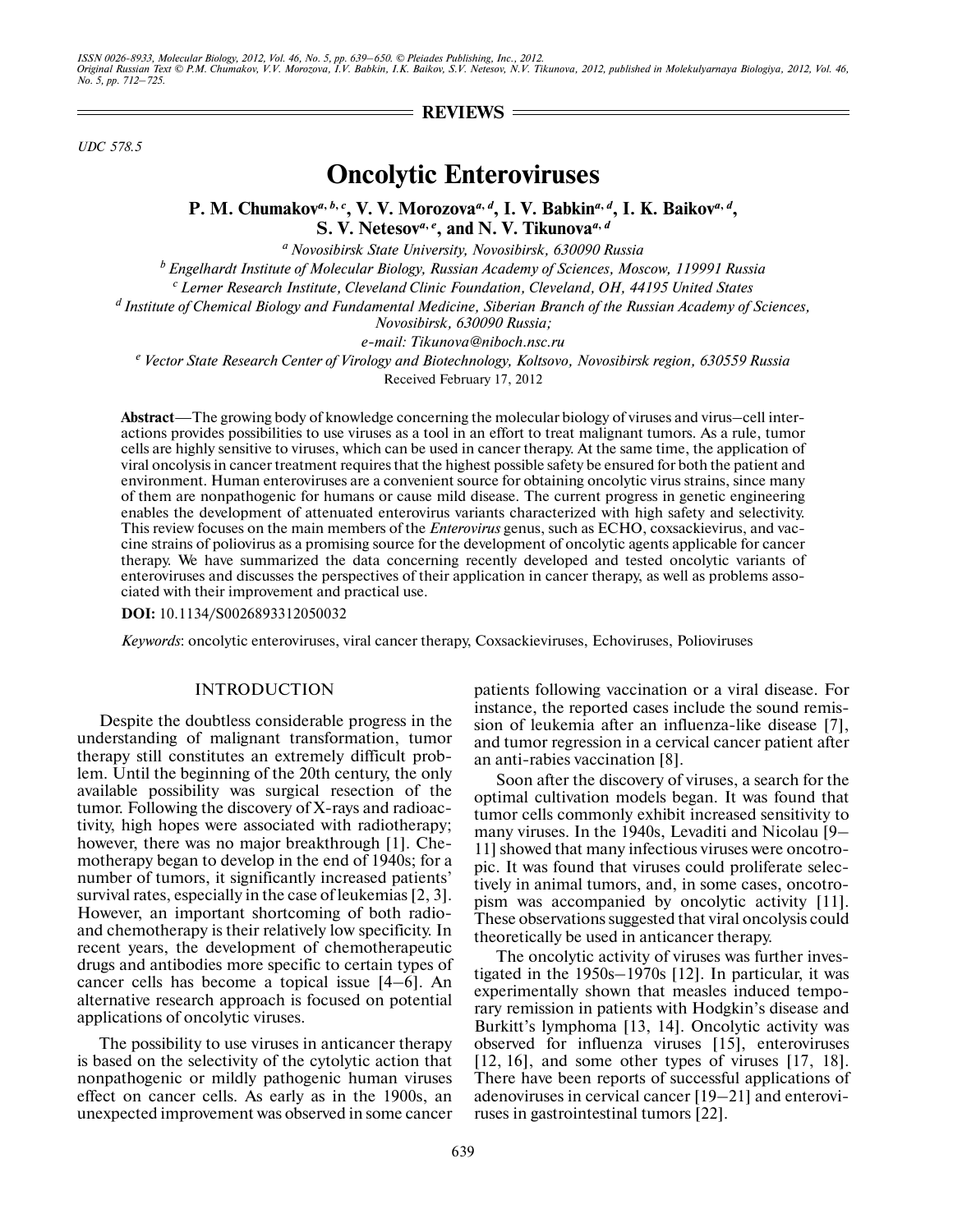

Structure of enterovirus genome and encoded proteins. IRES I, type-I internal ribosome binding site; 5'UTR and 3'UTR, 5'- and 3'-untranslated regions. Arrows at the bottom indicate the positions where two viral proteases, 2A and 3C, cleave the enterovirus polyprotein to three fragments, P1, P2, and P3.

In spite of these inspiring results, the use of virus based anticancer treatment encountered substantial difficulties. First, there have been cases of uncontrol lable viral infection drastically deteriorating the patients' state. Second, in most cases viral infection provoked due virus-specific immune response, which weakened considerably the oncolytic effect. Next, the clinical application of these approaches was hampered by the lack of understanding of the mechanisms under lying the antitumor properties of viruses. Ethical criteria of trials concerning the antitumor activity of the virus were also lacking, and some clinical trials that failed to follow appropriate guidelines seriously undermined the idea of employing the phenomenon of viral oncolysis in anticancer therapy. For all of these reasons, research into the anticancer potential and efficiency of viruses was suspended for several decades [23].

The next step in the study of oncolytic viruses was associated with advances in molecular biology and virology, as well as with progress in genetic engineering techniques. It became possible to design recombinant viruses that infect tumor cells with increased selectivity or induce the production of antitumor compounds in infected cells [24, 25]. Modern approaches to increasing virus selectivity to tumor cells have are directed at two major tasks. The first approach, trans duction targeting, implies the modification of virion surface proteins so as to promote their preferential binding to the receptors characteristic mainly for the tumor cell surface [26]. The second strategy, nontrans ductional targeting, is aimed at increasing the selectiv ity of virus replication in tumor cells [24, 27]. Each of these approaches enhances oncotropism; however, the strongest effect can be achieved by combining both of them [28]. Experimental oncolytic strains have been developed based on viruses of several families, the most promising certainly being the viruses whose pro totypes are not associated with serious human dis eases.

# ENTEROVIRUSES: CHARACTERIZATION AND CLASSIFICATION

Enteroviruses belong to the *Enterovirus* genus of the Picornaviridae family. Thanks to their resistance to the acidic environment of the stomach, they replicate mainly in the gastrointestinal tract. They are also resis tant to many detergents and disinfectants, and retain viability at room temperature for a long time. Enteroviruses are ubiquitous; the genus comprises at least ten species, which are subdivided in different genotypes and serotypes. Among enterovirus species, there are both those that are pathogenic for humans, as well as those with no proven connection to any disease [29]. In particular, the genus includes the poliovirus, the agent of poliomyelitis.

Enteroviruses are non-enveloped viruses with icosahedric virions 28–30 nm in diameter. Their capsid is built of four structural proteins, VP1–VP4 [30]; the outer surface is formed by VP1–VP3, and VP4 is located within the capsid. An enterovirus genome is a single-stranded (+)RNA molecule 7.2– 8.5 kb long, which is infectious when introduced into a cell. Genomic RNA contains a single open reading frame (ORF), 5'- and 3' noncoding regions, and a poly(A) sequence at the 3'-end (figure). The 5'-end of the genome is covalently bound to the VPg protein [31, 32]. The 5'-untranslated region (UTR) is highly structured; it contains regions required for genome replication, as well as an internal ribosome-binding site (IRES) used for the cap-independent translation of viral RNA [33, 34]. The 3'-UTR of the enterovirus genome is required for the initiation of  $(-)RNA$ strand synthesis [35]. Viral RNA lacking the poly(A) sequence loses its infectivity [36]. Genomic RNA of enteroviruses can recombine with relatively high fre quencies [37]; the probability of recombination is higher for RNA molecules with higher homology [30].

The replication of enterovirus RNA, as well as vir ion assembly, occurs in the cytoplasm of an infected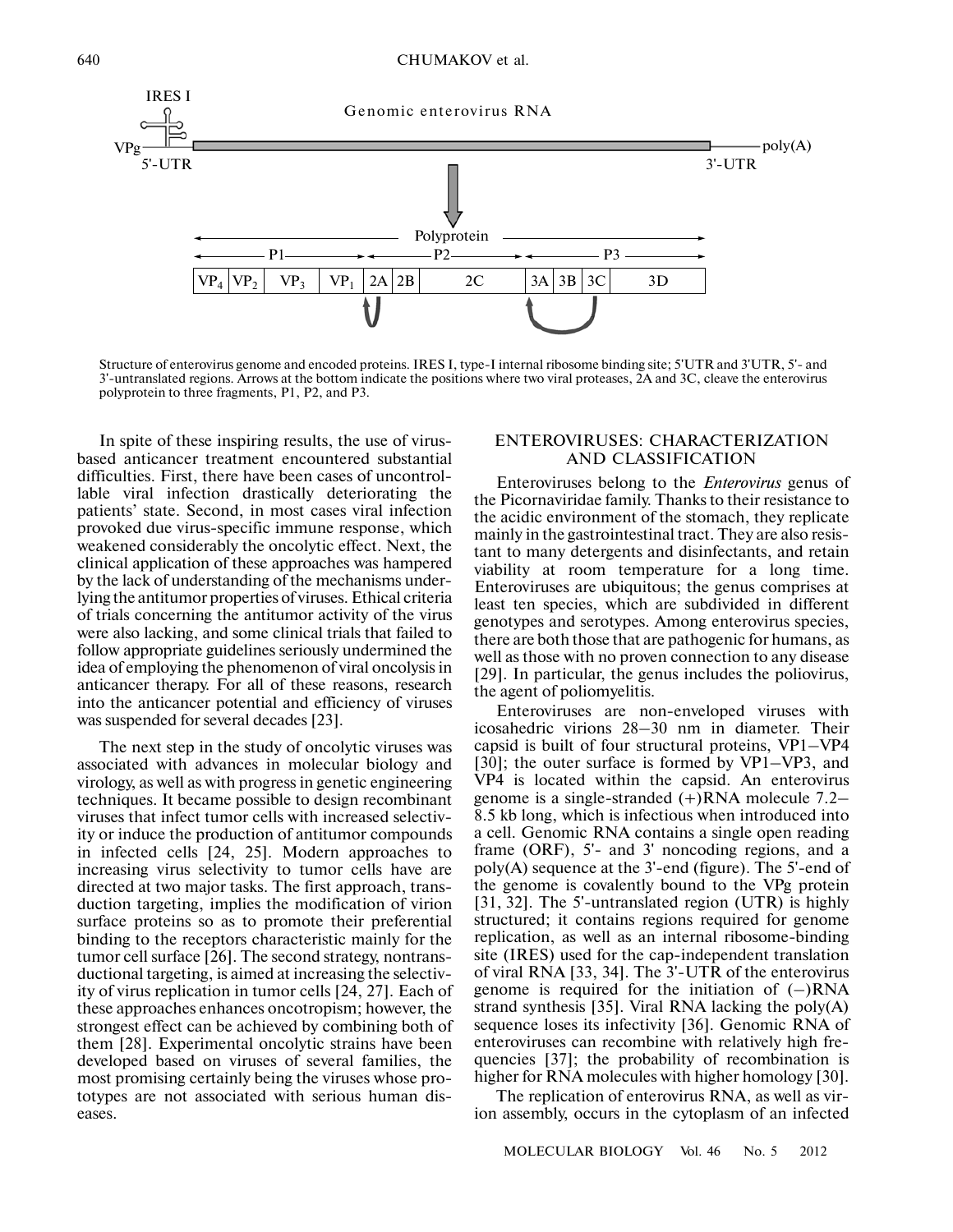cell. In the cytoplasm, viral genomic RNA is trans lated to a single precursor protein [38]. Next, the pre cursor is cleaved by viral proteases, first to three frag ments, and then to mature viral proteins (figure). In addition to the structural proteins of the virion, the precursor protein comprises the viral RNA-dependent RNA polymerase and a number of other nonstructural proteins involved in genome replication. These pro teins enable the synthesis of the  $(-)$ RNA intermediate and the subsequent production of new genomic (+)RNAs. Following the synthesis and accumulation of capsid proteins, new virion particles are produced.

To infect the target cell, enteroviruses make use of different cell surface proteins as receptors and core ceptors. Many enteroviruses bind to the CD55/DAF factor, which is one of the complement cascade com ponents. However, for most enteroviruses, interac tions with CD55 are insufficient for successful cell infection. For example, some ECHO viruses require  $β_2$  microglobulin as a coreceptor [39], while most group A Coxsackieviruses interact simultaneously with CD55 and the ICAM-1 integrin [40, 41]. Group B Coxsackieviruses use mainly the so-called Cox sackie and adenovirus receptor (CAR), a 46-kDa pro tein of the immunoglobulin superfamily [42–44], while polioviruses enter the cell using the CD155 gly coprotein [45].

Enteroviruses enter the organism through the mucosa of upper respiratory pathways or the gas trointestinal tract; following that, they proliferate mainly in the lymphoid tissues of the rhinopharynx (adenoids and tonsils) and the small intestine (Peyer's glands). Normally, the infection is mild and asymp tomatic; sometimes it causes some moderate disease symptoms, such as fever, headaches, nausea, abdomi nal pain, and vomiting [29]. However, if an enterovirus infection spreads outside the gastrointestinal tract, it may cause a more severe disease [30]. A very grave enterovirus infection is poliomyelitis. Most often, polioviruses replicate nearly asymptomatically in the gastrointestinal tract, but sometimes the infection spreads to the central nervous system and affects ante rior horn cells. Poliomyelitis patients commonly con tinue to suffer from the lasting paresis or paralysis of different muscle groups, which sometimes leads to a lifelong disability. Coxsackieviruses A and B, ECHO viruses, and other enteroviruses are usually less dan gerous, although they may also cause serious condi tions, such as aseptic serous meningitis, meningoen cephalitis, acute myocarditis, and hemorrhagic syn drome of the newborn [46, 47]. In addition, they may cause acute respiratory infections, diarrhea, hemor rhagic conjunctivitis, and Bornholm disease (epi demic pleurodynia). Some Coxsackieviruses A (sero types  $4-6$ , 9, 10, and 16) and B (serotypes 2 and 5), as well as enterovirus 7, are often identified as the caus ative agents of enteroviral stomatitis, which sometimes takes the course of enteroviral exanthema of hands, feet, and mouth [30]. ECHO-11 and ECHO-19 can

MOLECULAR BIOLOGY Vol. 46 No. 5 2012

cause enteroviral uveitis, frequently resulting in blind ness [48, 49]. They can also provoke hemorrhagic syn drome in newborns [50, 51]. Although the list of pos sible enterovirus-associated diseases looks impressive, more than 90% of poliovirus infections and at least 50% of other enterovirus infections actually take a subclinical or asymptomatic course; consequently, some enteroviruses can be classified as apathogenic viral saprophytes [52–54].

## ONCOTROPIC AND ONCOLYTIC PROPERTIES OF ENTEROVIRUSES

Oncolytic properties of different enteroviruses were first reported in the 1950s [55, 56]. Manifold investiga tions of the oncolytic activity of enteroviruses were performed in both animal models of solid tumors and human volunteers. Most comprehensive studies have been performed with ECHO viruses (serotypes 1, 7, and 12) [53, 57–59], type-1 poliovirus [60–63], and Coxsackie virus A21 [64–66].

Due to the considerable variations in the pathoge nicity of different enteroviruses, there are two princi pal approaches to the research of their oncolytic activ ity. Apathogenic and low-pathogenic variants can be investigated without any modifications. In contrast, pathogenic viruses must be attenuated; in particular, genetic engineering techniques can be used to produce recombinant variants with increased selectivity to tumor cells and reduced proliferation in healthy cells.

ECHO viruses were among the first enteroviruses to be investigated as antitumor agents. The name "enteric cytopathic human orphan" implies that ECHO viruses have a cytopathyc effect in cell cul tures, but, as orphans, are not associated with any human diseases. Although this connection was discov ered later for some ECHO viruses, the term was firmly established. Several nonpathogenic ECHO viruses and some Coxsackievirus strains were isolated from healthy children in the course of mass anti-polio vaccinations in the late 1950s, as the reasons underlying the absence of immunity to poliovirus vaccine in some children were investigated. It was found that concur rent asymptomatic enterovirus infection prevented the colonization of the intestines by vaccine poliovirus due to interference effects.

#### **Live Enterovirus Vaccines**

It was found that nonpathogenic strains of ECHO viruses and Coxsackieviruses obtained from healthy children can prevent not only the colonization of the intestine by vaccine poliovirus strains, but also some viral diseases due to the interference phenomenon. Based on the collection of nonpathogenic enterovirus strains obtained from the feces of healthy newborns and infants, live enterovirus vaccines (LEV) were obtained by the group of Dr. Voroshilova in the Insti tute of Poliomyelitis and Viral Encephalitis in 1960–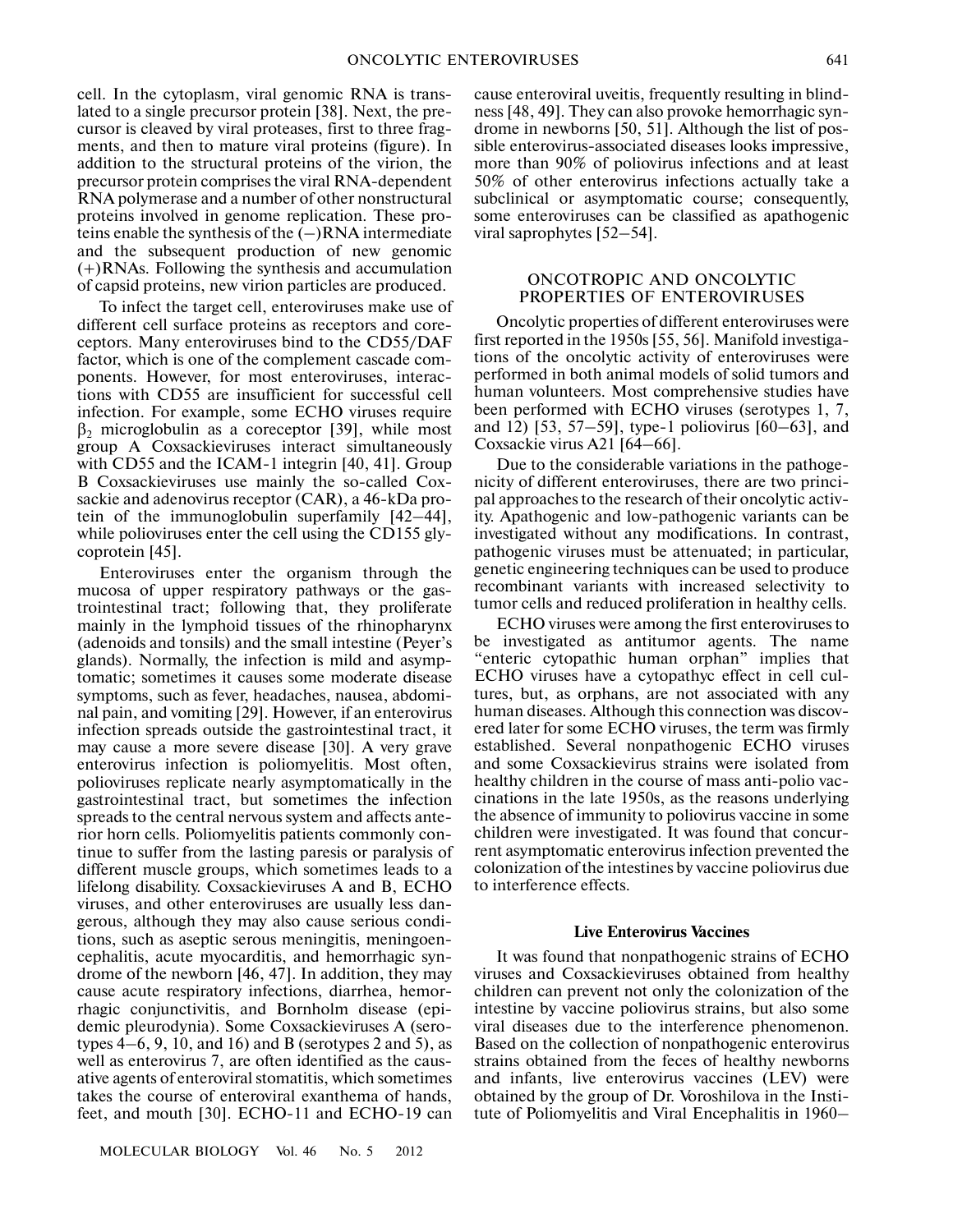1970s [67]. Following a thorough investigation, GS– ECHO-1 and L572-ECHO-12 [68, 69] were classified as vaccine strains and used to produce LEVs: LEV-4 and LEV-7, respectively [52, 53, 70]. It was initially planned to use LEVs to control enterovirus infections, as competing nonpathogenic symbionts would replace pathogenic viruses. Further, it was shown that LEVs can restrict infections caused not only by pathogenic enteroviruses, but also by influenza virus, agents of other acute respiratory infections, herpes virus, and some others [52, 53, 67], probably because of the interference effect due to interferon production stim ulated by the replication of nonpathogenic viruses. LEVs were also tested as a treatment against some chronic diseases, such as herpetic lesions, multiple sclerosis, lateral amyotrophic sclerosis, and progredi ent tick-borne encephalitis, as well as malignant tumors [52, 53].

In 1958–1968, three strains of live poliomyelitis vaccines and several LEVs were tested in several hospi tals in 1452 patients with advanced stages of cancer who had been resistant to conventional treatment; in a portion of cases, a positive clinical effect was attained [53]. In particular, improvements of the general condi tion tumor reduction or stabilization, were observed in 58% of cases in the test group of 248 patients, which enables subsequent surgical intervention [53]. The best results were observed for gastrointestinal tumors [71]. It was found that nonpathogenic enteroviruses can proliferate in tumor cells [72], act as potent inter feron inducers and activators of T-cell immunity, sup port leukopoesis, have a radioprotective effect, and can be used in combination with other methods of anticancer treatment [53, 73, 74].

# **Rigvir: An Enterovirus-Based Oncolytic Drug**

Oncolytic activity of ECHO viruses was also stud ied from the beginning of the 1960s by the group of Dr. Muceniece in the Kirchenstein Institute of Micro biology [59]. The oncolytic activity of natural enterovirus strains was increased by multiple passaging in human tumor cell cultures. Clinical trials of five attenuated oncolytic ECHO enterovirus strains began in 1968. The trials were performed in stage-IV cancer patient volunteers, when the conventional therapy had proved inefficient. Viral preparations were adminis tered by intramuscular injections. In some patients, a portion of tumor cells were destroyed that show char acteristic cytopathic signs, but the overall therapeutic efficiency was low, supposedly because of the large bulk of the tumor and the rapid development of antivi ral immunity. Accordingly, the suggested treatment strategy included radical surgery with subsequent viro therapy for the eradication of residual tumor cells and metastases and the stimulation of antitumor immunity [75].

Based on the results of the trial, ECHO virus strain ECHO-7, which showed the most pronounced oncolytic properties, was selected for further research and named Rigvir [76, 77]. In 1988, phase-III clinical tri als began, which compared the efficiency of Rigvir with that of surgery and radio- and chemotherapy. In 2004, a patent was issued for Rigvir, and it was offi cially registered in Latvia, becoming the first enterovi rus medication worldwide to complete the full cycle of clinical trials and to be applied in cancer therapy. Since 2008, Rigvir has been available in Latvia as a prescription medication. The information on its prop erties and usage is available at the site of the Latvian Virotherapy Center (www.viroterapija.lv).

#### **Oncolytic Properties of ECHO Viruses**

The progress in molecular and cell biology stimu lated investigation of oncolytic enteroviruses on a new level. For several years, the enterovirus ECHO-1 Farouk strain has been used as a model enterovirus at the University of Newcastle (Australia) [57, 58, 78]. In particular, it was found that ECHO-1 could cause cell lysis in all eight cell lines of ovarian cancer studied; it significantly suppressed the growth and dissemination of tumors cultured in vivo in immunocompromised mice [78]. Oncolytic properties of ECHO-1 were also confirmed in a model of mouse xenografts of human prostate cancer cells [57]. To investigate the oncolytic properties of the virus, the growth and lysis of xenografts of metastasing gastric cancer cell lines were monitored using the bioluminiscence of luciferase expressing cells [58]. The one-time intratumor injec tion of ECHO-1 significantly slowed tumor growth and dissemination. An important advantage of onco lytic viruses used as an anticancer treatment is their long-term persistence in the organism due to their constant proliferation in tumor cells, which eliminates the need for repetitive administration [58].

The mechanism of ECHO-1 selectivity to tumor cells is also being actively studied. This virus enters tar get cells by binding to the VLA-2 receptor (integrin  $\alpha_2\beta_1$ ) [79]. Viral surface proteins interact with domain I of the  $\alpha_2$  subunit [80]. Integrin  $\alpha_2\beta_1$  is produced in large quantities by tumors of the ovaries, stomach, prostate, and some other organs, which partially explains the increased tropism of ECHO viruses to these types of cancer cells [57, 58, 81]. Integrin  $\alpha_2\beta_1$ interacts with extracellular matrix proteins, e.g., type-I collagen and laminin. Its overexpression may facilitate tumor expansion, in particular, metastatic dissemina tion into the abdominal cavity [82–85]. Presumably, interaction of integrin  $\alpha_2\beta_1$ -positive cells with ECHO-1 might prevent tumor dissemination because of the virus competing with extracellular matrix proteins for integrin binding [58]. It should be noted that the mechanisms of the ECHO-1 cytolytic activity itself are so far insufficiently understood. It was found that integrin  $\alpha_2\beta_1$  is not the only cellular protein required for the successful proliferation of the virus, which sug gests that additional mechanisms of cell sensitivity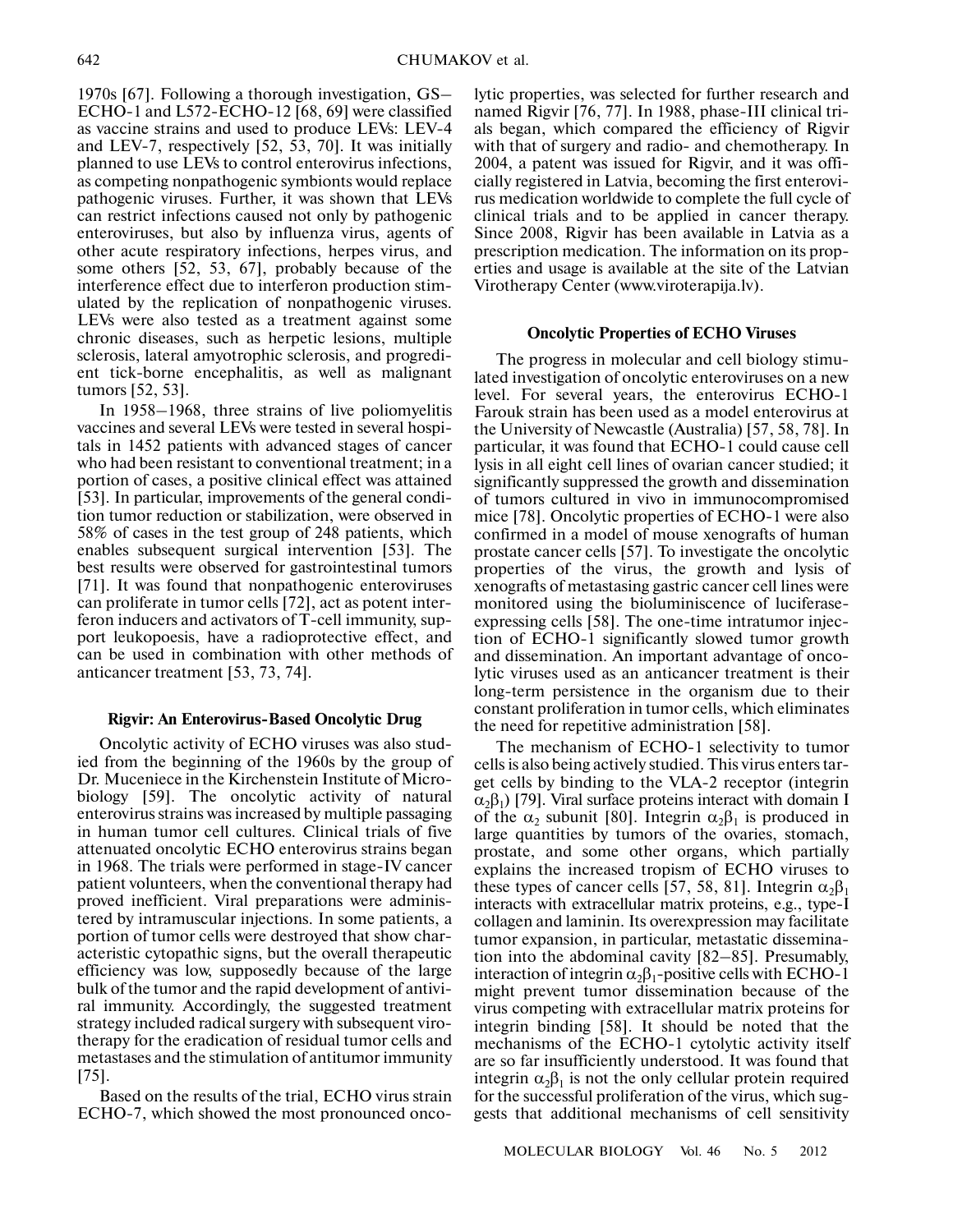exist [58]. Unlike some other viruses, ECHO-1 binds to the inactive conformation of integrin  $\alpha_2\beta_1$ . This results in the clusterization of integrin on the cell sur face and the activation of signaling pathways that facil itate the invasion of the virus by endocytosis; impor tantly, the mechanism of integrin  $\alpha_2\beta_1$  interaction with the virus differs from the mechanism of its interaction with the extracellular matrix, resulting in the activa tion of different signaling pathways [86]. The details of this process still remain to be elucidated.

#### **Oncolytic Properties of Coxsackie Viruses**

Coxsackie enteroviruses are divided in groups A and B. The first data concerning the oncolytic activity of some Coxsackieviruses B were obtained more than 50 years ago [12]. However, it was only recently that researchers began more comprehensive investigations of the oncolytic potential of Coxsackieviruses using the model of group A virus, mainly Coxsackie A21 (strain Kuykendall) [64–66].

Coxsackievirus A21 simultaneously requires two receptor molecules, i.e., CD55/DAF and the integrin ICAM-1 [40, 41]. These receptors are present in moderate quantities on the surfaces of normal respira tory epithelial cells [87]. At the same time, ICAM-1 and DAF are often abundant on the cell surface of many tumor lines, making these cell more sensitive to Coxsackievirus A21. The same molecules contribute to tumor malignancy, since large amounts of DAF protect tumor cells from cytotoxic complement action [88], while ICAM-1 promotes tumor dissemination by interacting with lymphocyte function-associated anti gen, LFA-1 [89].

The oncolytic activity of coxsackievirus A21 was demonstrated in different types of tumors both in vitro and in animal models. This strain proved to be an effi cient oncolytic in melanoma [60, 90, 91], multiple myeloma [64], breast cancer [66], and prostate cancer  $[57]$  cells.

Tumor cell sensitivity to Coxsackieviruses depends not only on the presence of the necessary surface receptor molecules, but also on a number of other fac tors, including the relationship between the rates of virus replication and tumor growth. Mathematical modeling predicts that viral oncolysis would be less efficient in rapidly growing tumors if the increment in tumor cell proliferation exceeded the number of dying cells [92]. This prediction was verified by comparing the efficiency of oncolysis in two morphologically similar melanoma lines that differ in their growth rates in immunocompromised mice. SK-Mel-28 (slow growth) and ME4405 (rapid growth) cell lines express similar levels of ICAM-1 and DAF and are equally able to sustain Coxsackievirus A21 replication. The dynamics of virus-induced oncolysis was better in the slowly growing line SK-Mel-28. However, this does not imply that oncolytic therapy is inappropriate for rapidly growing tumors, while, despite the different

dynamics of tumor cell destruction, a one-time Cox sackie A21 administration, either intratumoral or intraperitoneal resulted in a significant reduction of both SK-Mel-28, and ME4405 tumors, and some times even in their complete elimination [65].

The oncolytic activity of the Coxsackievirus A21 was also studied in vitro in multiple myeloma cells [64]. Following the injection of CV-A21 into bone marrow biopsy specimens from patients with multiple myeloma, 98.7% of CD138+ plasmatic cells were destroyed. This result suggests that virotherapy with CV-A21 can be performed immediately before the autologic stem cell transplantation to eliminate malig nant plasmatic cells ex vivo.

Breast cancer cells were also shown to be sensitive to Coxsackievirus A21 [66]. High-multiplicity viral infection produced a rapid cytopathic effect in eight of the nine breast cancer cell lines investigated, while no cytopathic action was observed in the control cell line of normal breast cells. The oncolytic efficiency of Coxsackievirus A21 was evaluated in the model of bioluminiscent xenografts of breast cancer tumors in immunocompromised mice (tumor cell lines T47D and MDA-MB-231). By day 42 following a one-time intravenous administration of the virus, metastases in test animals had disappeared and the bulk of the tumor reduced to one-third of its initial size, whereas in the control group the tumor bulk reached 300–5000% of the initial size. It was observed that, in some animals, the virus persisted until the end of the experiment because residual tumor cells were sustaining the repli cation of the virus. However, this long-term persis tence of the virus does not truly reflect the reality, since the experiment involved immunocompromised mice that lacked antiviral immunity. In fact, both the devel oping immune reaction to the virus or the existing immunity to a previously experienced asymptomatic infection may reduce the therapeutic effect. For these reasons, it seems promising to perform several sequen tial courses of virotherapy with Coxsackieviruses of different serotypes; in particular because several of them (e.g., serotypes A13, A15, A18, and A21) have similar oncolytic efficiencies [55].

Since different tumors may show varying sensitivity to the virus, the efficiency of the treatment can be improved by combining the oncolytic administration of the virus with chemotherapy. This possibility was investigated in cell lines derived from breast cancer (MDA-MB-231 and T47D), pancreatic (PANC-1), and colorectal cancer (DLD-1) [91]. All of these cell lines express high levels of ICAM-1, but PANC-1 and DLD-1 cells expressed low levels of DAF. A combina tion of Coxsackievirus A21 and doxorubicin had a syn ergistic effect in all cell lines studied in vitro and con siderably accelerated cell death. Xenografts of luciferase-labeled MDA-MB-231 cells also were sen sitive to the combination of Coxsackievirus A21 and doxorubicin; moreover, the therapeutic effect was pro vided with doxorubicin doses significantly lower than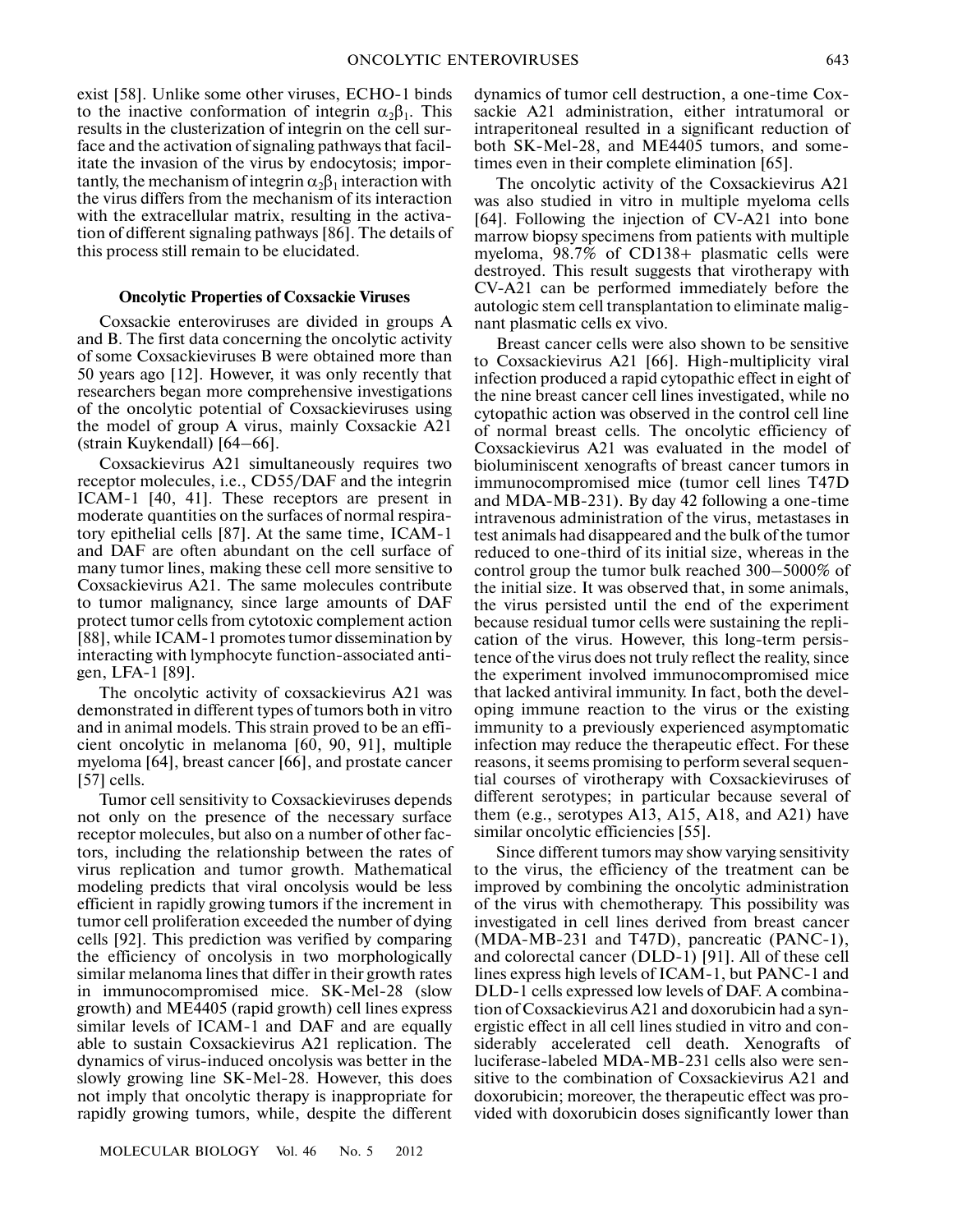those used in monotherapy. When considering the promising oncolytic potential of the virus, stage I and II clinical trials of a Coxsackievirus A21-based drug CAVATAKTM (www.viralytics.com) have been con ducted in Australia since 2009 in patients with head and neck cancer, malignant melanoma, breast cancer, and pancreatic cancer.

### **Oncolytic Properties of Attenuated Poliovirus Strains**

Polioviruses are agents of poliomyelitis, an infec tious disease that affects spinal motor neurons. There are three serotypes of pathogenic wild-type poliovirus strains; for this reason, the prophylaxis of poliomyeli tis employs a live oral vaccine that consists of attenu ated vaccine poliovirus strains of serotypes I, II, and III, which were obtained by A. Sabin in 1950s [93]. These strains lack neurovirulence, although they still can proliferate in the intestines and cause stable life long immunity. Vaccine poliovirus strains are typical nonpathogenic enteroviruses suitable for testing their oncolytic properties. The oncolytic activity of polio vaccine strains was shown in some early studies [52, 53, 72]. In recent years, genetic engineering tech niques have been actively used to produce recombi nant poliovirus variants, in particular with increased oncolytic potential [94, 95].

The only cell receptor of polioviruses is the CD155 glycoprotein of the immunoglobulin superfamily [45]. Similar to other enterovirus receptors, this protein is abundantly exposed on the surface of tumor cells of different origins, including epidermal and osteogenic carcinomas, breast and colorectal cancer, neuroblas toma, and some others [96–98]. High levels of CD155 production are commonly observed in malignant tumors of neuroectodermal origin, i.e., astrocytoma, oligodendroglioma, and glioblastoma multiforme [96–98]. At the same time, the level of CD155 expres sion in untransformed cells is extremely low, which apparently makes them insensitive to polioviruses [96]. It was found that increased CD155 presentation on many tumor cells is determined by the activity of the Sonic hedgehog (Shh) morphogen and the tran scription factors Gli1 and Gli3 [99]. The Shh signaling pathway is normally active only in embryogenesis; however, it is pathologically activated in many tumors [100]. Consequently, CD155 is a marker of different cancer cell lines, and CD155-expressing tumors are potential targets for poliovirus-driven oncolysis.

Since the use of large therapeutic doses of poliovi ruses in oncology is associated with the hazard of potential virus reversal to the wild type, the initial research steps were largely focused on safety issues. Genetic engineering techniques were used to con struct so-called antitumor replicon vectors based on the type-I poliovirus Mahoney strain [101, 102]. In these vectors, the gene that encodes the capsid protein VP1 was substituted with the *gag* gene of human

immunodeficiency virus type 1 (HIV-1). Complete virus particles were assembled in cells concurrently infected with the modified poliovirus and a helper vac cinia virus strain carrying the VP1-encoding gene. The resulting recombinant poliovirus replicons were able to infect target cells and amplify in them, but no fur ther infection of other cells occurred [103, 104]. The replicons could amplify in different primary tissue cul tures of central nervous system tumors (malignant glioma, astroctoma, gliosarcoma, neuroblastoma, meningioma, and anaplastic glioma) [102]. The infec tion produced characteristic cytophatic effects, such as vacuole formation, cell rounding, and cell-mem brane rupture. Next, the oncolytic activity of poliovi ruses was tested in tumor cell lines of different origin, in particular in breast cancer (BT20), colorectal can cer (DLD-1), cervical cancer (A-431), and melanoma (SK-MEL-2, SK-MEL-21, and SK-MEL-28) cells. Cytopathic action of varying intensity was observed in all tumor cell lines studied, except for the Burkitt's lymphoma strain Raji, which does not express CD155 [105]. D54-MG glioma xenografts in immunocom promised mice were also sensitive to poliovirus repli cons in vivo. Virotherapy significantly increased sur vival rates in mice with transplanted tumors [102].

The safety of poliovirus replicons was tested in transgenic mice expressing the poliovirus receptor. These mice are normally highly sensitive to infection with the wild-type poliovirus. Intraspinal administra tion of poliovirus replicon doses 10000-fold exceeding the lethal dose for the wild-type poliovirus did not produce any observable adverse effects [102]. Based on these data, it is considered reasonable to use poliovirus replicons in virotherapy aimed at destruction of CNS micrometastases after surgical removal of the primary tumor [102].

Oncolytic virotherapy is one of the most promising approaches in the treatment of CNS tumors. At present, the dissemination of the tumor to the CNS implies the advent of the terminal stage of the disease with mean survival rates of less than 1 year. The prog nosis is poor, in particular because the risk of radiation necrosis of the brain limits the possibilities of radio therapy, while drug delivery to the brain and spinal cord is hampered by the blood–brain barrier [100].

The genetically modified PV-RIPO strain (variants PV1-RIPO and PVS-RIPO) [96], derived form the Sabin's type-I polio vaccine strain is considered a promising oncolytic poliovirus variant for CNS tumors. This virus recombinant carries IRES of human rhinovirus type 2 (HRV2). PV-RIPO cannot proliferate in normal cells of neurogenic origin and, unlike the original vaccine strain, does not cause men ingitis in CD155-expressing transgenic mice [106].

The investigation of the molecular basis of PV- RIPO interaction with neurons showed that HRV2 IRES interacts with a double-stranded RNA binding protein (DRBP76) heterodimer and the nuclear factor of activated T cells (NF45). The DRBP76 heterodimer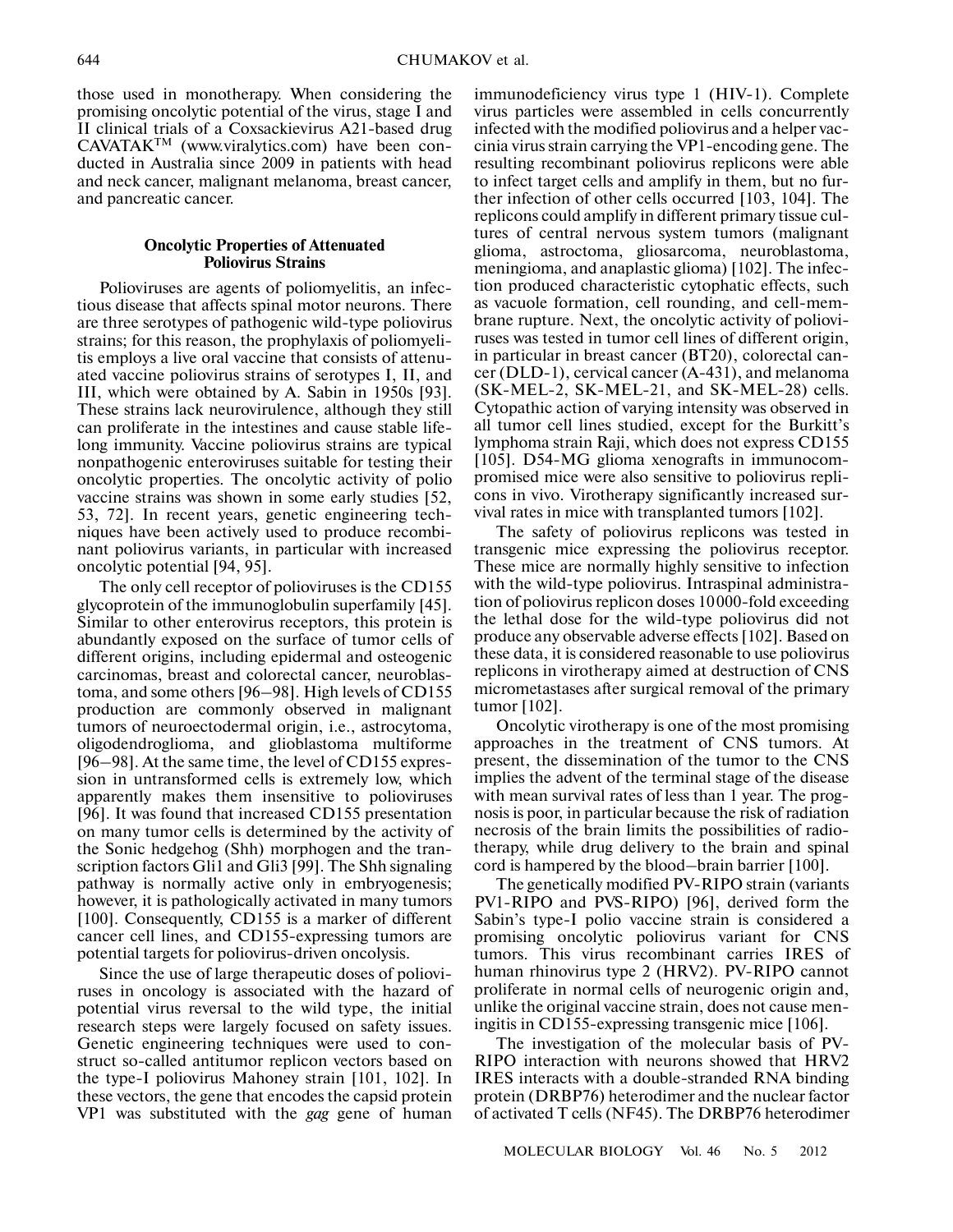is neuron-specific; it is located primarily in the cyto plasm and participates in protein translation, and its binding inhibits the initiation of viral protein translation in neurons by suppressing the HRV2 IRES [107, 108]. It was found that the IRES substitution in RV-RIPO did not affect its high oncolytic activity. The increased activity of the HRV2 IRES in rapidly growing malig nant cells suggests that there are some important dif ferences in the regulation of translation rates in tumor cells that make them sensitive to the oncolytic action of PV-RIPO. The details of the molecular mecha nisms that underlie the oncolytic action of viruses are still insufficiently studied, since they involve a large number of regulatory proteins, canonical and nonca nonical translation factors, IRES-binding proteins, etc. [59].

The oncolytic activity of PV-RIPO was investi gated not only in primary nervous system tumors, but also in brain metastases of breast cancer, in vitro and in animal models. The experimental breast cancer cells expressed high levels of CD155, which made them highly sensitive to poliovirus in vitro. The oncolytic effect of PV-RIPO on breast cancer metastases to the subarachnoid space and the brain parenchyma was stud ied in immunocompromised athymic rats. Both intraspi nal and subpial PV-RIPO administration proved highly efficient [100]. The potential of PV-RIPO in the therapy of malignant meningitis accompanying glioblastoma multiforme was also evaluated. This study was per formed in CD155-expressing transgenic mice and in athymic rats. The intraspinal administration of the virus produced no signs of toxicity; at the same time, the life expectancy of experimental mice increased significantly, and some rats experienced a long-term remission up to the complete eradication of the trans planted tumor [109].

Since the use of attenuated viruses is associated with the risk of genetic reversal and the restoration of pathogenicity, the genetic stability of the PV-RIPO recombinant was confirmed by serial passages on HTB-15 glioblastoma multiforme xenografts with subsequent analysis of the strain's genetic and pheno typic traits. The virus was shown to retain all the fea tures of the initial strain, as well as its oncolytic prop erties [60]. At the same time, 10 days after an intratu mor injection, the virus quantities present in the animal were very low, and in 28 days, it was entirely absent. Thus, the virus was unable to persist in the organism after the disappearance of the viable tumor cells sustaining its replication [60].

The chimeric PV-RIPO strain is currently at the final stage of animal model tests, and will soon enter clinical trials [106].

Another promising area of oncolytic poliovirus application may be the treatment of neuroblastomas, which are solid tumors that occur relatively frequently in children. Neuroblastomas respond poorly to con ventional therapy, and the prognosis is usually unfa vorable.

MOLECULAR BIOLOGY Vol. 46 No. 5 2012

The oncolytic effect of attenuated polioviruses on neuroblastoma cells was demonstrated both in neuro blastoma cells in vitro and in xenografts in immuno compromised mice [62, 63]. Mice with SJ-N-JF tumor xenografts received intratumor injections of attenuated poliovirus, which resulted in rapid destruc tion of tumor cells and complete tumor eradication. In vitro experiments showed that live attenuated poliovi rus caused cell death in 27 of 29 neuroblastoma lines studied [63].

To ensure the highest possible safety of virotherapy, a recombinant strain A133Gmono-*cre*PV exhibiting an oncolytic action on neuroblastoma was developed based on the type I poliovirus Mahoney strain [95]. In this strain, the spacer of the 5' UTR of the viral genome carried a point mutation [95] that reduced neurovirulence more than 1000-fold, probably by decreasing the level of viral RNA translation [110]. To prevent the possibility of the strain reverting to the wild-type virus, the genomic element *cre*, which is necessary for virus replication and is initially located within the gene encoding the viral protein  $2C^{ATPase}$ , was inserted within the 5'-UTR spacer [111, 112]. The resulting attenuated virus strain was stable and could efficiently replicate in neuroblastoma cells, causing their destruction.

The use of oncolytic virotherapy can be hampered by the pre-existing immunity to the virus employed, or rapidly developing immune response to the intro duced oncolytic virus. At the first stage, attenuated and recombinant polioviruses were tested in immuno compromised mice, which provided no possibility to evaluate the restrictions associated with antiviral immunity [61, 62]. For this reason, the oncolytic activity of A133Gmono-*cre*PV was studied in immuno competent CD155tgA/J transgenic mice expressing human CD155. This mouse strain is highly sensitive to poliovirus and can be used as an animal model of poliomyelitis [95]. To model the pre-existing antiviral immunity, mice were immunized with the mono *cre*PV poliovirus recombinant; subsequent transplan tation of Neuro-2a<sup>CD155</sup> cells caused neuroblastoma formation. Next, a course of intratumor injections of the A<sub>133</sub>Gmono-crePV virus recombinant was performed. In nine of 11 mice, the tumors disappeared completely, and no signs of neurotoxicity were observed. In two animals, the tumor relapsed in several months after virotherapy, and the relapsing tumors were resistant to repeated A133Gmono-*cre*PV therapy. It was found that, in this case, tumor cells expressed low levels of CD155. These results indicate the need for combination therapy for neuroblastomas, since monotherapy with oncolytic viruses may be insuffi cient for a complete cure. The combination of onco lytic virotherapy, chemotherapy, and radiotherapy can have a lower general toxicity, which reduces the risk of cardiopulmonary complications, kidney dysfunction, or endocrine problems.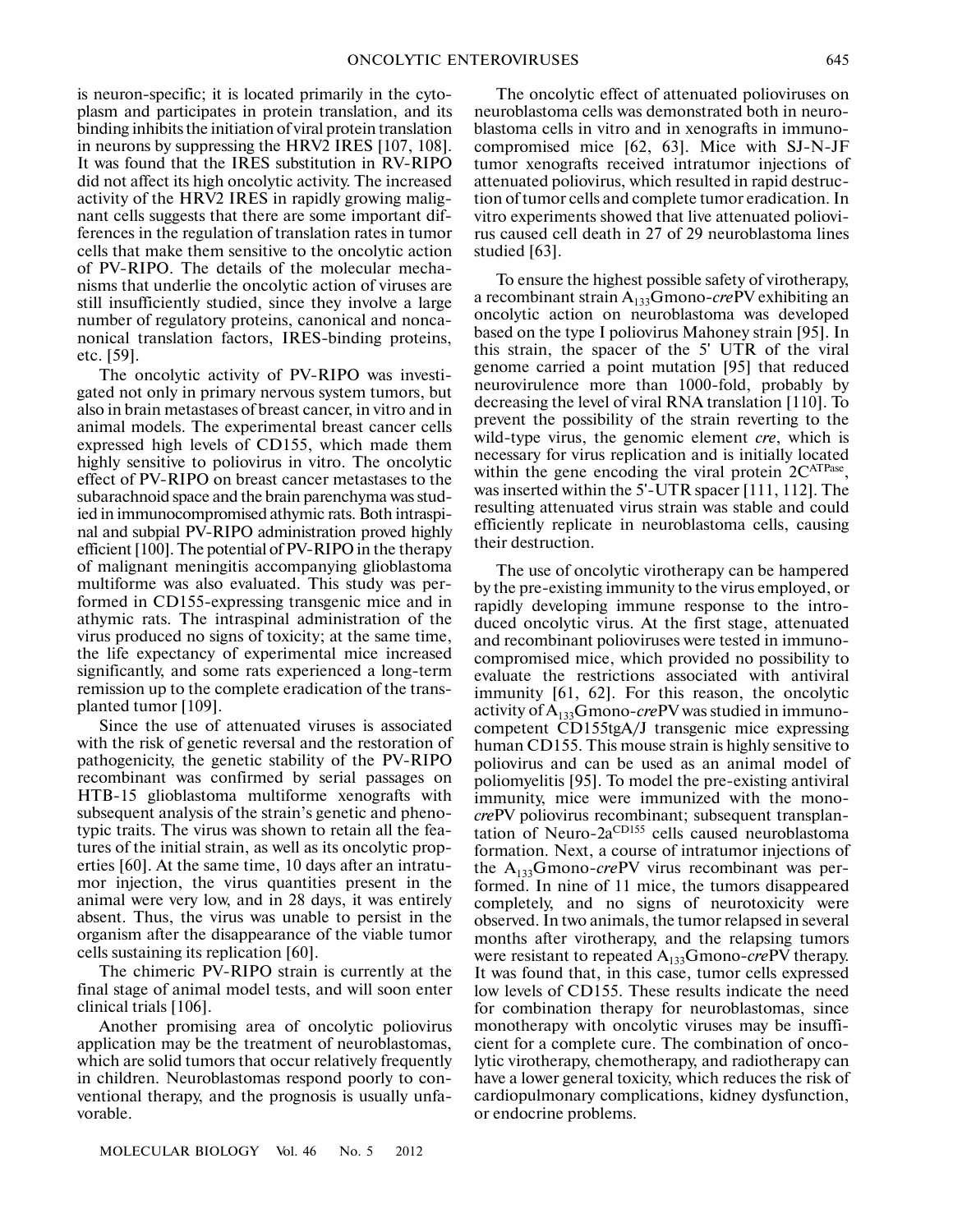It is especially worth mentioning that mice com pletely cured of neuroblastoma using the  $A_{133}G$ mono*cre*PV oncolytic virus became resistant to the subse quent reintroduction of the tumor with Neuro-2a<sup>CD155</sup> cells. Apparently, antigen-presenting cells take up tumor antigens of lysed cells, which leads to the spe cific peptide presentation and activation of cytotoxic T-lymphocytes. These events accelerate further tumor degradation and induce antitumor immunity. Similar observations were previously made in experiments with other oncolytic viruses [113–115]. A recent pub lication reported the acquisition of immune resistance to neuroblastoma as a result of virotherapy with A133Gmono-*cre*PV. It was found that transplantation of splenocytes or CD8+ T-cells from a mouse cured with poliovirus therapy arrested tumor growth in the recipient mouse [63]. These results suggest that a com bination of virotherapy with A<sub>133</sub>Gmono-crePV and immunotherapy with poliovirus oncolysates may be a promising treatment strategy in neuroblastoma.

### APPLICATION OF ENTEROVIRUSES AS ONCOLYTIC DRUGS: PROBLEMS AND PROSPECTS

Taking into account the wide range of cell receptors used by enteroviruses to enter the cell, corresponding oncolytic virus-based drugs can be efficient against a variety of tumors. The subsequent application of sev eral oncolytic strains that represent different types of enteroviruses may have a cumulative therapeutic effect [53]. It should be pointed out that the current projects seem promising and highly efficient [60, 95].

At the same time, certain problems remain that are associated with enterovirus biology. First of all, we should not forget that many enteroviruses are poten tially pathogenic for humans, and their use may cause different complications. For this reason, oncolytic preparations should be based either on initially non pathogenic enterovirus strains, or on recombinant attenuated variants. However, the use of initially non pathogenic strains does not guarantee their safety, since enteroviruses have high variations. It should also be taken into account that these viruses are apt to recombination, which may cause them reverse to the wild type, or produce a new pathogenic variant; for these reasons, the stability of all enterovirus-based oncolytic preparations must be thoroughly controlled. Finally, the antitumor potential of viruses is limited, so it is reasonable to combine virotherapy with other types of treatment. The surgical removal of the bulk of the tumor would be an efficient way to reduce the probability of generating virus-resistant clones. In this case, virotherapy might be appropriate for the elimi nation of residual tumor cells and metastases inacces sible by surgery.

In spite of the above limitations, the further devel opment of enterovirus-based oncolytic drugs might produce a valuable complement to the existent methods of anticancer therapy. An intelligent combination of surgical, chemotherapeutic, radiological, and bio logical methods of antitumor treatment will be able to significantly reduce the number of incurable cases.

#### ACKNOWLEDGMENTS

This study was supported by the State Program of Support of Leading Research Schools of the Russian Federation (project no. Nsh-2996.2012.4), State Contract no. 02.740.11.0767 "Identification of Viral Infectious Agents Important for Healthcare in West Siberia (Hepatitis, Gastroenteritis, Serous Meningi tis) and Investigation of Their Genetic Diversity for Development and Improvement of Diagnostic Sys tems," Contract no. 11.G34.31.0034 between Novosi birsk University and the Ministry for Science and Education "Novel Approaches to Drug Development: Search, Selection, and Design of Nonpathogenic Virus Strains as Prospective Oncolytic Preparations," the Molecular and Cell Biology Program of the Pre sidium of the Russian Academy of Sciences, and the Russian Foundation for Basic Research (project no. 11-04-00410).

#### REFERENCES

- 1. Bernier J., Hall E.J., Giaccia A. 2004. Radiation oncology: A century of achievements. *Nature Rev. Cancer*. **4**, 737–747.
- 2. Farber S., Diamond L.K. 1948. Temporary remissions in acute leukemia in children produced by folic acid antagonist, 4-aminopteroyl-glutamic acid. *N. Engl. J. Med*. **238**, 787–793.
- 3. Pui C.H., Robison L.L., Look A.T. 2008. Acute lym phoblastic leukaemia. *Lancet*. **371**, 1030–1043.
- 4. Bianchini C., Ciorba A., Pelucchi S., Piva R., Pastore A. 2011. Targeted therapy in head and neck cancer. *Tumori*. **97**, 137–141.
- 5. Litzow M.R. 2011. Pharmacotherapeutic advances in the treatment of acute lymphoblastic leukaemia in adults. *Drugs*. **71**, 415–442.
- 6. Samant R.S., Shevde L.A. 2011. Recent advances in anti-angiogenic therapy of cancer. *Oncotarget*. **2**, 122– 134.
- 7. Dock G. 1904. The influence of complicating diseases upon leukemia. *Am. J. Med. Sci*. **127**, 563–592.
- 8. De Pace N.G. 1912. Sulla scomparsa di un enorme cancro vegetante del callo dell'utero senza cura chiru rgica. *Ginecologia*. **9**, 82–86.
- 9. Levaditi C., Nicolau S. 1922. Sur la culture de virus vaccinal dans les neoplasmes epitheliaux. *CR Soc. Biol*. **85**, 928.
- 10. Levaditi C., Nicolau S. 1922. Affinite du virus herpet ique pour les neoplasmes epitheliaux. *CR Soc. Biol*. **87**, 498–500.
- 11. Levaditi C., Nicolau S. 1923. Vaccine et neoplasmes. *Ann. Inst. Pasteur*. **37**, 443–447.
- 12. Suskind R.G., Huebner R.J., Rowe W.P., Love R. 1957. Viral agents oncolytic for human tumors in het-

MOLECULAR BIOLOGY Vol. 46 No. 5 2012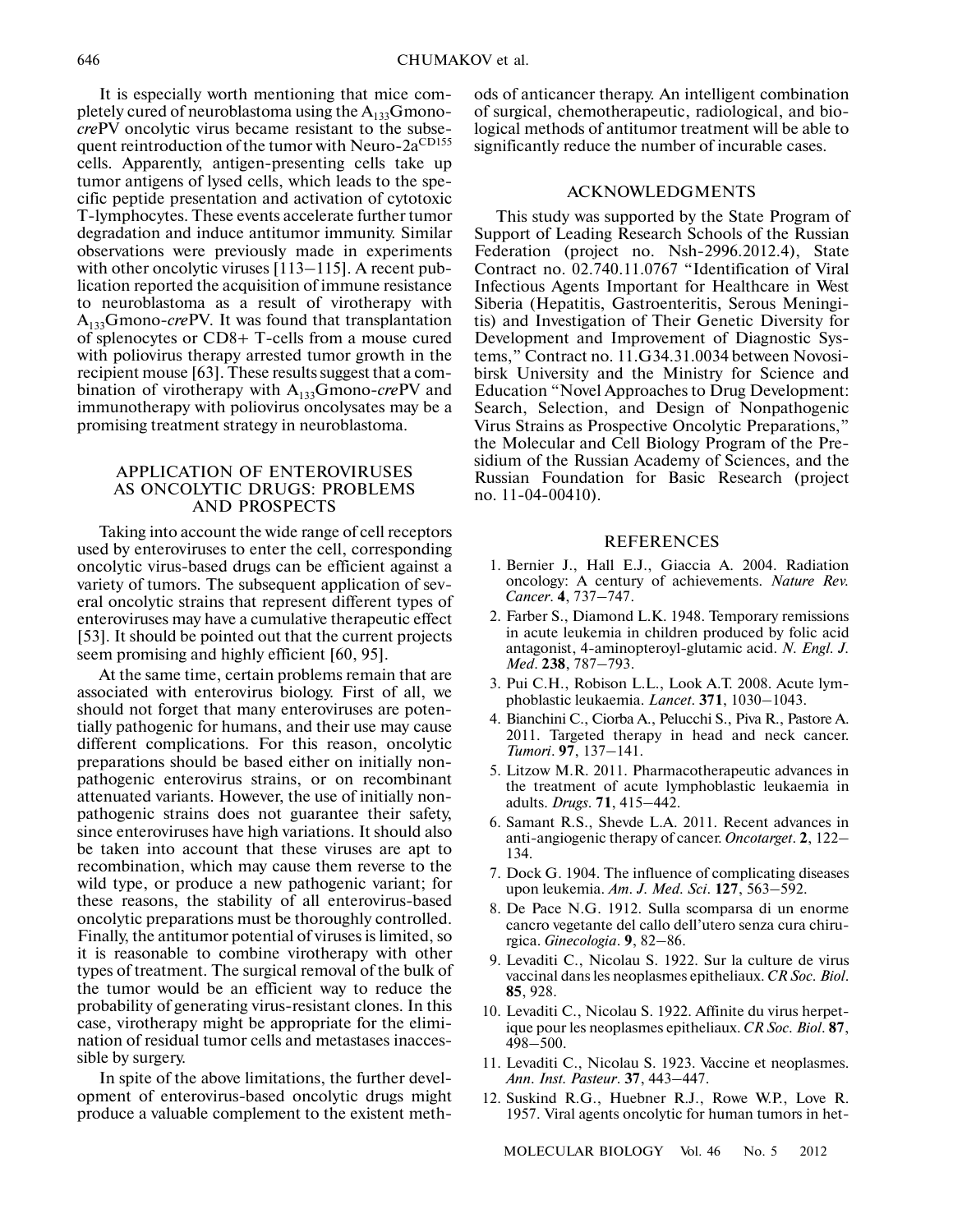erologous host; oncolytic effect of Coxsackie B viruses. *Proc. Soc. Exp. Biol. Med*. **94**, 309–318.

- 13. Bluming A.Z., Ziegler J.L. 1971. Regression of Bur kitt's lymphoma in association with measles infection. *Lancet*. **2**, 105–106.
- 14. Sinkovics J., Horvath J. 1993. New developments in the virus therapy of cancer: A historical review. *Intervi rology*. **36**, 193–214.
- 15. Lindenmann J., Klein P.A. 1967. Viral oncolysis: increased immunogenicity of host cell antigen associ ated with influenza virus. *J. Exp. Med*. **126**, 93–108.
- 16. Kunin C.M. 1964. Cellular susceptibility to Enterovi ruses. *Bacteriol. Rev*. **28**, 382–390.
- 17. Asada T. 1974. Treatment of human cancer with mumps virus. *Cancer*. **34**, 1907–1928.
- 18. Southam C.M. 1960. Present status of oncolytic virus studies. *Trans. NY Acad. Sci*. **22**, 657–673.
- 19. Moore A.E. 1952. Viruses with oncolytic properties and their adaptation to tumors. *Ann. NY Acad. Sci*. **54**, 945–952.
- 20. Moore A.E. 1954. Effects of viruses on tumors. *Annu. Rev. Microbiol*. **8**, 393–410.
- 21. Newman W., Southam C.M. 1954. Virus treatment in advanced cancer A pathological study of fifty-seven cases. *Cancer*. **7**, 106–118.
- 22. Voroshilova M.K., Chumakov M.P., Koroleva G.A., Grachev V.P., Lavrova I.K., Alpatova G.A., Umanskii K.G., Vaganova N.T., Rozenbaum G.I., Chartseva V.F., Rabinovich E.A., Sinyak L.I., Lukina V.A., Chichel'nitskii D.I., 1969. Continued observations on the safety and oncolytic activity of some enterovirus vaccines administered in massive dosage to patients with oncological diseases. In: *Virusnyi onkoliz i iskusstvennaya geterogenizatsiya opukholei* (Viral Onc olysis and Artificial Heterogenization of Tumors). Riga, p. 69.
- 23. Kuruppu D., Tanabe K.K. 2005. Viral oncolysis by herpes simplex virus and other viruses. *Cancer Biol. Ther*. **4**, 524–531.
- 24. Everts B., van der Poel H.G. 2005. Replication-selec tive oncolytic viruses in the treatment of cancer. *Can cer Gene Ther*. **12**, 141–161.
- 25. Power A.T., Bell J.C. 2008. Taming the Trojan horse: Optimizing dynamic carrier cell/oncolytic virus sys tems for cancer biotherapy. *Gene Ther*. **15**, 772–779.
- 26. Verheije M.H., Rottier J.M. 2012. Retargeting of viruses to generate oncolytic agents. *Adv. Virol*. ID 798526.
- 27. Mohr I. 2005. To replicate or not to replicate: Achiev ing selective oncolytic virus replication in cancer cells through translational control. *Oncogene*. **24**, 7697– 7709.
- 28. Dobbelstein M. 2004. Replicating adenoviruses in cancer therapy. *Curr. Top. Microbiol. Immunol*. **273**, 291–334.
- 29. Voroshilova M.K. 1979. *Enterovirusnye infektsii che loveka* (Human Enteroviral Infections). Moscow: Meditsina.
- 30. Pallansch M., Roos R. 2007. Enteroviruses: Poliovi ruses, Coxsackieviruses, Echoviruses, and newer Enteroviruses. In: *Fields Virology*. Eds. Knipe D.M.,

MOLECULAR BIOLOGY Vol. 46 No. 5 2012

Howley P.M. Philadelphia: Lippincott Williams & Wilkins, pp. 840–893.

- 31. Flanegan J.B., Petterson R.F., Ambros V., Hewlett N.J., Baltimore D. 1977. Covalent linkage of a protein to a defined nucleotide sequence at the 5'-terminus of vir ion and replicative intermediate RNAs of poliovirus. *Proc. Natl. Acad. Sci. U. S. A*. **74**, 961–965.
- 32. Lee Y.F., Nomoto A., Detjen B.M., Wimmer E. 1977. A protein covalently linked to poliovirus genome RNA. *Proc. Natl. Acad. Sci. U. S. A*. **74**, 59–63.
- 33. Duke G.M., Osorio J.E., Palmenberg A.C. 1990. Attenuation of Mengo virus through genetic engineer ing of the 5' noncoding poly(C) tract. *Nature*. **343**, 474–476.
- 34. Hahn H., Palmenberg A.C. 1995. Encephalomyo carditis viruses with short poly(C) tracts are more vir ulent than their mengovirus counterparts. *J. Virol*. **69**, 2697–2699.
- 35. Todd S., Towner J.S., Brown D.M., Semler B.L. 1997. Replication-competent picornaviruses with complete genomic RNA 3' noncoding region deletions. *J. Virol*. **71**, 8868–8874.
- 36. Spector D.H., Baltimore D. 1974. Requirement of 3' terminal poly(adenylic acid) for the infectivity of poliovirus RNA. *Proc. Natl. Acad. Sci. U. S. A*. **71**, 2983–2987.
- 37. Jarvis T.C., Kirkegaard K. 1992. Poliovirus RNA recombination: Mechanistic studies in the absence of selection. *EMBO J*. **11**, 3135–3145.
- 38. Summers D.F., Maizel J.V., Jr. 1968. Evidence for large precursor proteins in poliovirus synthesis. *Proc. Natl. Acad. Sci. U. S. A*. **59**, 966–971.
- 39. Ward T., Powell R.M., Pipkin P.A., Evans D.J., Minor P.D., Almond J.W. 1998. Role for beta2-microglobu lin in echovirus infection of rhabdomyosarcoma cells. *J. Virol*. **72**, 5360–5365.
- 40. Shafren D.R. 1998. Viral cell entry induced by cross linked decay-accelerating factor. *J. Virol*. **72**, 9407– 9412.
- 41. Shafren D.R., Dorahy D.J., Ingham R.A., Burns G.F., Barry R.D. 1997. Coxsackievirus A21 binds to decay accelerating factor but requires intercellular adhesion molecule 1 for cell entry. *J. Virol*. **71**, 4736–4743.
- 42. Bergelson J.M., Cunningham J.A., Droguett G., Kurt- Jones E.A., Krithivas A., Hong J.S., Horwitz M.S., Crowell R.L., Finberg R.W. 1997. Isolation of a com mon receptor for Coxsackie B viruses and adenovi ruses 2 and 5. *Science*. **275**, 1320–1323.
- 43. Carson S.D., Chapman N.N., Tracy S.M. 1997. Puri fication of the putative Coxsackievirus B receptor from HeLa cells. *Biochem. Biophys. Res. Commun*. **233**, 325–328.
- 44. Tomko R.P., Xu R., Philipson L. 1997. HCAR and MCAR: the human and mouse cellular receptors for subgroup C adenoviruses and group B coxsackievi ruses. *Proc. Natl. Acad. Sci. U. S. A*. **94**, 3352–3356.
- 45. Mendelsohn C.L., Wimmer E., Racaniello V.R. 1989. Cellular receptor for poliovirus: Molecular cloning, nucleotide sequence, and expression of a new member of the immunoglobulin superfamily. *Cell*. **56**, 855–865.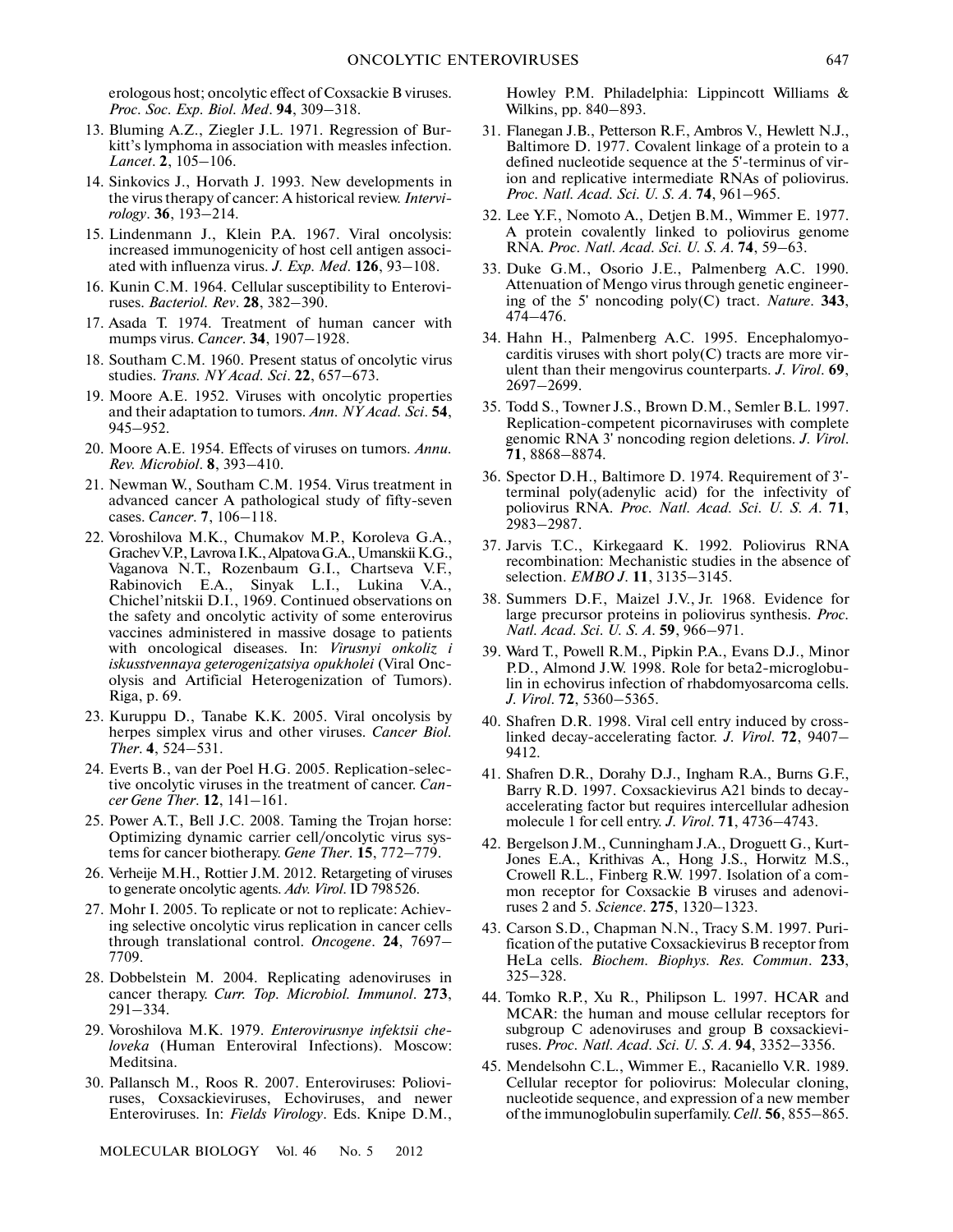- 46. Jenista J.A., Powell K.R., Menegus M.A. 1984. Epide miology of neonatal enterovirus infection. *J. Pediatr*. **104**, 685–690.
- 47. Muir P., Kämmerer U., Korn K., Mulders M.N., Pöyry T., Weissbrich B., Kandolf R., Cleator G.M., van Loon A.M. 1998. Molecular typing of enterovi ruses: Current status and future requirements. The European Union concerted action on virus meningitis and encephalitis. *Clin. Microbiol. Rev*. **11**, 202–227.
- 48. Lashkevich V.A., Koroleva G.A., Lukashev A.N., Denisova E.V., Katargina L.A. 2004. Enterovirus uveitis. *Rev. Med. Virol*. **14**, 241–254.
- 49. Lukashev A.N., Lashkevich V.A., Koroleva G.A., Ilonen J., Karganova G.G., Reznik V.I., Hinkkanen A.E. 2003. Molecular epidemiology of enteroviruses caus ing uveitis and multisystem hemorrhagic disease of infants. *Virology*. **307**, 45–53.
- 50. el-Sageyer M.M., Szendröi A., Hütter E., Uj M., Szücs G., Mezey I., Tóth I., Kátai A., Kapiller Z., Páll G., Petrás G., Szalay E., Mihály I., Gourova S., Berencsi G. 1998. Characterisation of an echovirus type 11' (prime) epidemic strain causing haemorrhagic syn drome in newborn babies in Hungary. *Acta Virol*. **42**, 157–166.
- 51. Rabkin C.S., Telzak E.E., Ho M.S., Goldstein J., Bol ton Y., Pallansch M., Anderson L., Kilchevsky E., Solomon S., Martone W.J. 1988. Outbreak of echovi rus 11 infection in hospitalized neonates. *Pediatr. Infect. Dis. J*. **7**, 186–190.
- 52. Voroshilova M.K. 1989. Potential use of nonpatho genic enteroviruses for control of human disease. *Prog. Med. Virol*. **36**, 191–202.
- 53. Voroshilova M.K. 1988. Virological and immunologi cal aspects of administration of live enteroviral vac cines in oncological diseases. In: *Poleznye dlya ogranizma nepatogennye shtammy enterovirusov: profilakticheskoe i lechebnoe ikh primenenie* (Useful Nonpathogenic Enterovirus Strains: Preventive and Therapeutic Applications). Moscow: Meditsina, pp. 24–29.
- 54. Voroshilova M.K. 1977. Evolution of enteroviral infections. *Vestn. Akad. Med. Nauk SSSR*. 42–50.
- 55. Au G.G., Beagley L.G., Haley E.S., Barry R.D., Shafren D.R. 2011. Oncolysis of malignant human melanoma tumors by Coxsackieviruses A13, A15 and A18. *Virol. J*. **8**, 22.
- 56. Taylor M.W., Cordell B., Souhrada M., Prather S. 1971. Viruses as an aid to cancer therapy: Regression of solid and ascites tumors in rodents after treatment with bovine enterovirus. *Proc. Natl. Acad. Sci. U. S. A*. **68**, 836–840.
- 57. Berry L.J., Au G.G., Barry R.D., Shafren D.R. 2008. Potent oncolytic activity of human enteroviruses against human prostate cancer. *Prostate*. **68**, 577–587.
- 58. Haley E.S., Au G.G., Carlton B.R., Barry R.D., Shafren D.R. 2009. Regional administration of onco lytic echovirus 1 as a novel therapy for the peritoneal dissemination of gastric cancer. *J. Mol. Med*. **87**, 385– 399.
- 59. Muceniece A.J. 1978. Analysis of sensitivity of human melanomas to enteroviruses adaptred to these tumors.

In: *Virusy v terapii opukholei* (Viruses in Antitumor Therapy), Riga: Zinatne, pp. 175–189.

- 60. Dobrikova E.Y., Broadt T., Poiley-Nelson J., Yang X., Soman G., Giardina S., Harris R., Gromeier M. 2008. Recombinant oncolytic poliovirus eliminates glioma in vivo without genetic adaptation to a pathogenic phenotype. *Mol. Ther*. **16**, 1865–1872.
- 61. Gromeier M., Lachmann S., Rosenfeld M.R., Gutin P.H., Wimmer E. 2000. Intergeneric poliovirus recombi nants for the treatment of malignant glioma. *Proc. Natl. Acad. Sci. U. S. A*. **97**, 6803–6808.
- 62. Toyoda H., Ido M., Hayashi T., Gabazza E.C., Suzuki K., Kisenge R.R., Kang J., Hori H., Komada Y. 2004. Experimental treatment of human neuroblastoma using live-attenuated poliovirus. *Int. J. Oncol*. **24**, 49–58.
- 63. Toyoda H., Wimmer E., Cello J. 2011. Oncolytic poliovirus therapy and immunization with poliovirus infected cell lysate induces potent antitumor immu nity against neuroblastoma in vivo. *Int. J. Oncol*. **38**, 81–87.
- 64. Au G.G., Lincz L.F., Enno A., Shafren D.R. 2007. Oncolytic Coxsackievirus A21 as a novel therapy for multiple myeloma. *Br. J. Haematol*. **137**, 133–141.
- 65. Au G.G., Lindberg A.M., Barry R.D., Shafren D.R. 2005. Oncolysis of vascular malignant human mela noma tumors by Coxsackievirus A21. *Int. J. Oncol*. **26**, 1471–1476.
- 66. Skelding K.A., Barry R.D., Shafren D.R. 2009. Sys temic targeting of metastatic human breast tumor xenografts by Coxsackievirus A21. *Breast Cancer Res. Treat*. **113**, 21–30.
- 67. Chumakov M.P., Voroshilova M.K., Antsupova A.S., Boiko V.M., Blinova M.I., Priimyagi L.S., Rodin V.I., Seibil' V.B., Sinyak K.M., Smorodintsev A.A., Stepanchuk V.A., Terekhov S.N., Trofimova L.I., Chumakov P.M. 1992. Live enteroviral vaccines for urgent preventive therapy against respiratory diseases during autumn–winter epidemics of influenza and acute respiratory diseases. *Zh. Mikrobiol. Epidemiol. Infekts. Dis*. 37–40.
- 68. Voroshilova M.K., Tol'skaya E.A., Koroleva G.A., Chumakov K.M., Chumakov, P.M. 1970. Studies on biological and morphological properties of viruses ECHO-1 and ECHO-12. In: *Enterovirusnye infektsii* (Enteroviral Infections). *Tr. Inst. Poliom. Virus. Entsef. Akad. Med. Nauk SSSR*. Moscow, pp. 269–274.
- 69. Koroleva G.A., Voroshilova M.K., Grachev V.P. 1969. Biological properties of enteroviral vaccine strains ZhEV-4, ZhEV-7, ZhEV11, and ZhEV-13. *Materialy 16 nauchnoi sessii instituta poliomielita i virusnykh entsefalitov* (Proc. 16th Sci. Session of the Institute of Poliomyelitis and Viral Encephalitides), Moscow, p. 185.
- 70. Chumakov M.P., Voroshilova M.K., Boiko V.M. 1973. On the results of large-scale controlled trials for epidemiological efficiency of live enterovirus vaccines for urgent preventive treatment against influenza and viral acute respiratory diseases. *Tr. Inst. Poliom. Virus. Entsef. Akad. Med. Nauk SSSR*. Moscow, pp. 19–28.
- 71. Voroshilova M.K., Baganova N.T. 1969. Experience in treating patients with gastrointestinal tumors by live enterovirus vaccines. In: *Virusnyi onkoliz i iskusstven-*

MOLECULAR BIOLOGY Vol. 46 No. 5 2012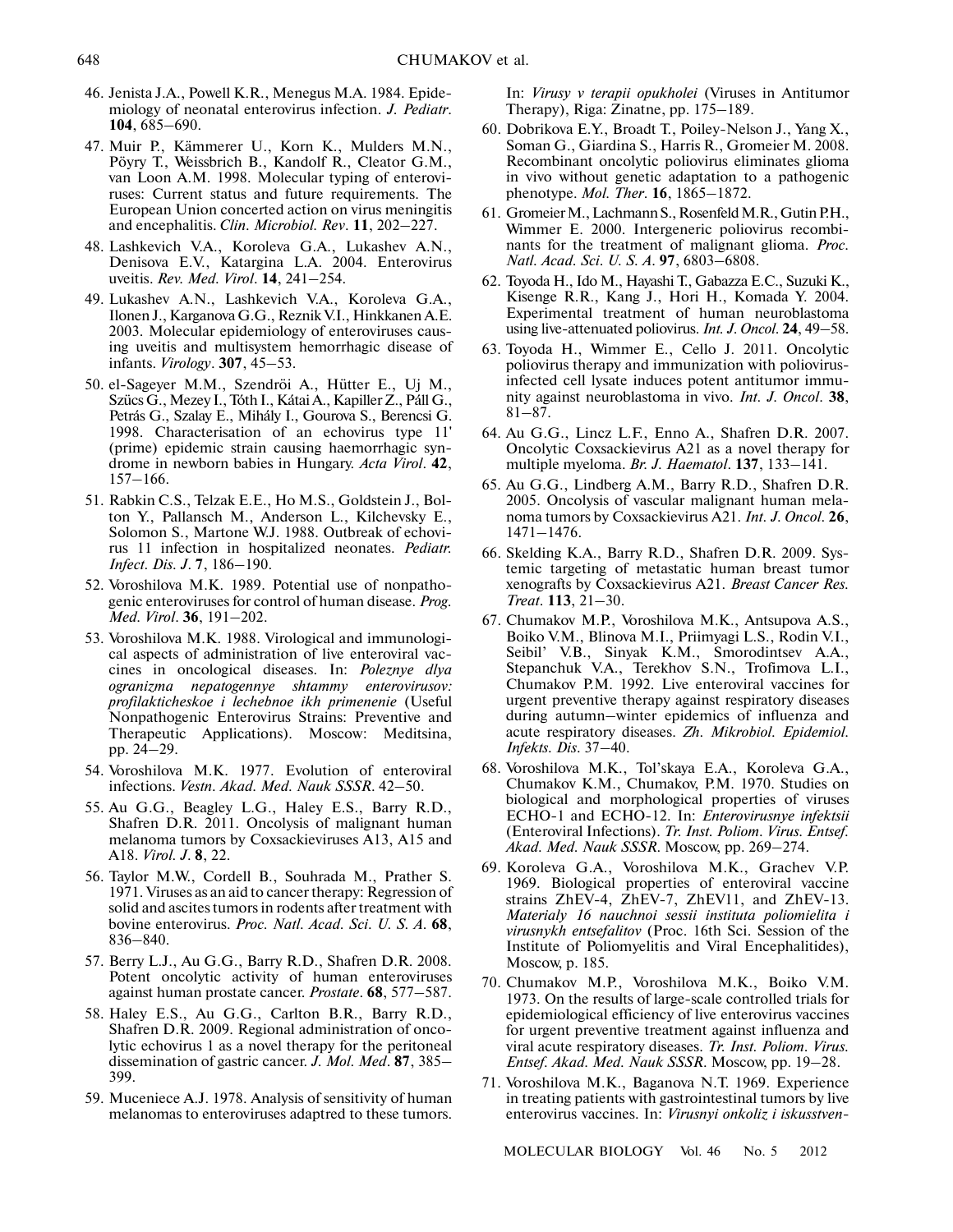*naya geterogenizatsiya opukholei* (Viral Oncolysis and Artificial Heterogenization of Tumors). Riga, pp. 23–26

- 72. Tsypkin L.B., Voroshilova M.K., Goryunova A.G., Lavrova I.K., Koroleva G.A. 1976. The morphology of tumors of the human gastrointestinal tract in short term organ culture and the reaction of these tumors to infection with poliovirus. *Cancer*. **38**, 1796–1806.
- 73. Voroshilova M.K., Goryunova A.G., Gorbachkova E.A., Chumakov P.M., Oganyan G.R., Kodkind G.H. 1977. Studies on cellular immunity of oncological patients in the course of asymptomatic enteroviral infection. In: *Virusnyi onkoliz i iskusstvennaya geterogenizatsiya opukholei* (Viral Oncolysis and Artificial Heterogeni zation of Tumors). Riga, pp. 17–19.
- 74. Voroshilova M.K., Magazanik S.S., Chumakov P.M., 1980. Useful human viruses. In: *Aktual'nye voprosy epidemiologii, mikrobiologii i infektsionnykh zabolevanii* (Current Problems of Epidemiology, Microbiology, and Infectious Diseases), Tashkent: Meditsina, pp. 227–229.
- 75. Muceniece A.J. 1972. *Onkotropizm virusov i problema viroterapii zlokachestvennykh opukholei* (Oncotropism of Viruses and the Problem of Viral Therapy against Malignant Tumors). Riga: Zinatne.
- 76. Muceniece A.J., Bumbieris J.V. 1982. Transplantation antigens and their changes in carcinogenesis and viral infection. In: *Virusnyi onkoliz i iskusstvennaya geterog enizatsiya opukholei* (Viral Oncolysis and Artificial Heterogenization of Tumors). Riga, pp. 217–234.
- 77. Priedite I.J., Garklava R.R., Muceniece A.J. 1971. Treatment of patients with gastric cancer after pallia tive surgery. *Materialy III konferentsii onkologov ESSR, LitSSR i LatvSSR* (Proc. III Conf. of Estonian, Lithuanian, and Latvian Oncologists), Riga, p. 77.
- 78. Shafren D.R., Sylvester D., Johansson E.S., Camp bell I.G., Barry R.D. 2005. Oncolysis of human ova rian cancers by echovirus type 1. *Int. J. Cancer*. **115**, 320–328.
- 79. Bergelson J.M., Shepley M.P., Chan B.M., Hemler M.E., Finberg R.W. 1992. Identification of the integrin VLA-2 as a receptor for echovirus 1. *Science*. **255**, 1718–1720.
- 80. King S.L., Cunningham J.A., Finberg R.W., Bergel son J.M. 1995. Echovirus 1 interaction with the iso lated VLA-2 I domain. *J. Virol*. **69**, 3237–3239.
- 81. Moser T.L., Pizzo S.V., Bafetti L.M., Fishman D.A., Stack M.S. 1996. Evidence for preferential adhesion of ovarian epithelial carcinoma cells to type I collagen mediated by the alpha2beta1 integrin. *Int. J. Cancer*. **67**, 695–701.
- 82. Bartolazzi A., Kaczmarek J., Nicolo G., Risso A.M., Tarone G., Rossino P., Defilippi P., Castellani P. 1993. Localization of the alpha 3 beta 1 integrin in some common epithelial tumors of the ovary and in normal equivalents. *Anticancer Res*. **13**, 1–11.
- 83. Buczek-Thomas J.A., Chen N., Hasan T. 1998. Inte grin-mediated adhesion and signalling in ovarian can cer cells. *Cell Signal*. **10**, 55–63.
- 84. Cannistra S.A., Ottensmeier C., Niloff J., Orta B., DiCarlo J. 1995. Expression and function of beta 1 and alpha v beta 3 integrins in ovarian cancer. *Gynecol. Oncol*. **58**, 216–225.

MOLECULAR BIOLOGY Vol. 46 No. 5 2012

- 85. Koike N., Todoroki T., Komano H., Shimokama T., Ban S., Ohno T., Fukao K., Watanabe T. 1997. Inva sive potentials of gastric carcinoma cell lines: role of alpha 2 and alpha 6 integrins in invasion. *J. Cancer Res. Clin. Oncol*. **123**, 310–316.
- 86. Jokinen J., White D.J., Salmela M., Huhtala M., Kapyla J., Sipila K., Puranen J.S., Nissinen L., Kan kaanpaa P., Marjomaki V., Hyypia T., Johnson M.S., Heino J. 2010. Molecular mechanism of alpha2beta1 integrin interaction with human echovirus 1. *EMBO J*. **29**, 196–208.
- 87. Bianco A., Whiteman S.C., Sethi S.K., Allen J.T., Knight R.A., Spiteri M.A. 2000. Expression of inter cellular adhesion molecule-1 (ICAM-1) in nasal epi thelial cells of atopic subjects: A mechanism for increased rhinovirus infection? *Clin. Exp. Immunol*. **121**, 339–345.
- 88. Lublin D.M., Atkinson J.P. 1989. Decay-accelerating factor: Biochemistry, molecular biology, and function. *Annu. Rev. Immunol*. **7**, 35–58.
- 89. Rosette C., Roth R.B., Oeth P., Braun A., Kammerer S., Ekblom J., Denissenko M.F. 2005. Role of ICAM1 in invasion of human breast cancer cells. *Carcinogenesis*. **26**, 943–950.
- 90. Shafren D.R., Au G.G., Nguyen T., Newcombe N.G., Haley E.S., Beagley L., Johansson E.S., Hersey P., Barry R.D. 2004. Systemic therapy of malignant human melanoma tumors by a common cold-produc ing enterovirus, coxsackievirus a21. *Clin. Cancer Res*. **10**, 53–60.
- 91. Skelding K.A., Barry R.D., Shafren D.R. 2010. Enhanced oncolysis mediated by Coxsackievirus A21 in combination with doxorubicin hydrochloride. *Invest. New Drugs*. **21**, 21.
- 92. Wodarz D. 2001. Viruses as antitumor weapons: Defining conditions for tumor remission. *Cancer Res*. **61**, 3501–3507.
- 93. Mueller S., Wimmer E., Cello J. 2005. Poliovirus and poliomyelitis: A tale of guts, brains, and an accidental event. *Virus Res*. **111**, 175–193.
- 94. Dobrikova E., Florez P., Bradrick S., Gromeier M. 2003. Activity of a type 1 picornavirus internal riboso mal entry site is determined by sequences within the 3' nontranslated region. *Proc. Natl. Acad. Sci. U. S. A*. **100**, 15125–15130.
- 95. Toyoda H., Yin J., Mueller S., Wimmer E., Cello J. 2007. Oncolytic treatment and cure of neuroblastoma by a novel attenuated poliovirus in a novel poliovirus susceptible animal model. *Cancer Res*. **67**, 2857–2864.
- 96. Gromeier M., Solecki D., Patel D.D., Wimmer E. 2000. Expression of the human poliovirus recep tor/*CD155* gene during development of the central nervous system: implications for the pathogenesis of poliomyelitis. *Virology*. **273**, 248–257.
- 97. Solecki D., Bernhardt G., Lipp M., Wimmer E. 2000. Identification of a nuclear respiratory factor-1 binding site within the core promoter of the human polio virus receptor/*CD155* gene. *J. Biol. Chem*. **275**, 12453– 12462.
- 98. Solecki D., Wimmer E., Lipp M., Bernhardt G. 1999. Identification and characterization of the *cis*-acting